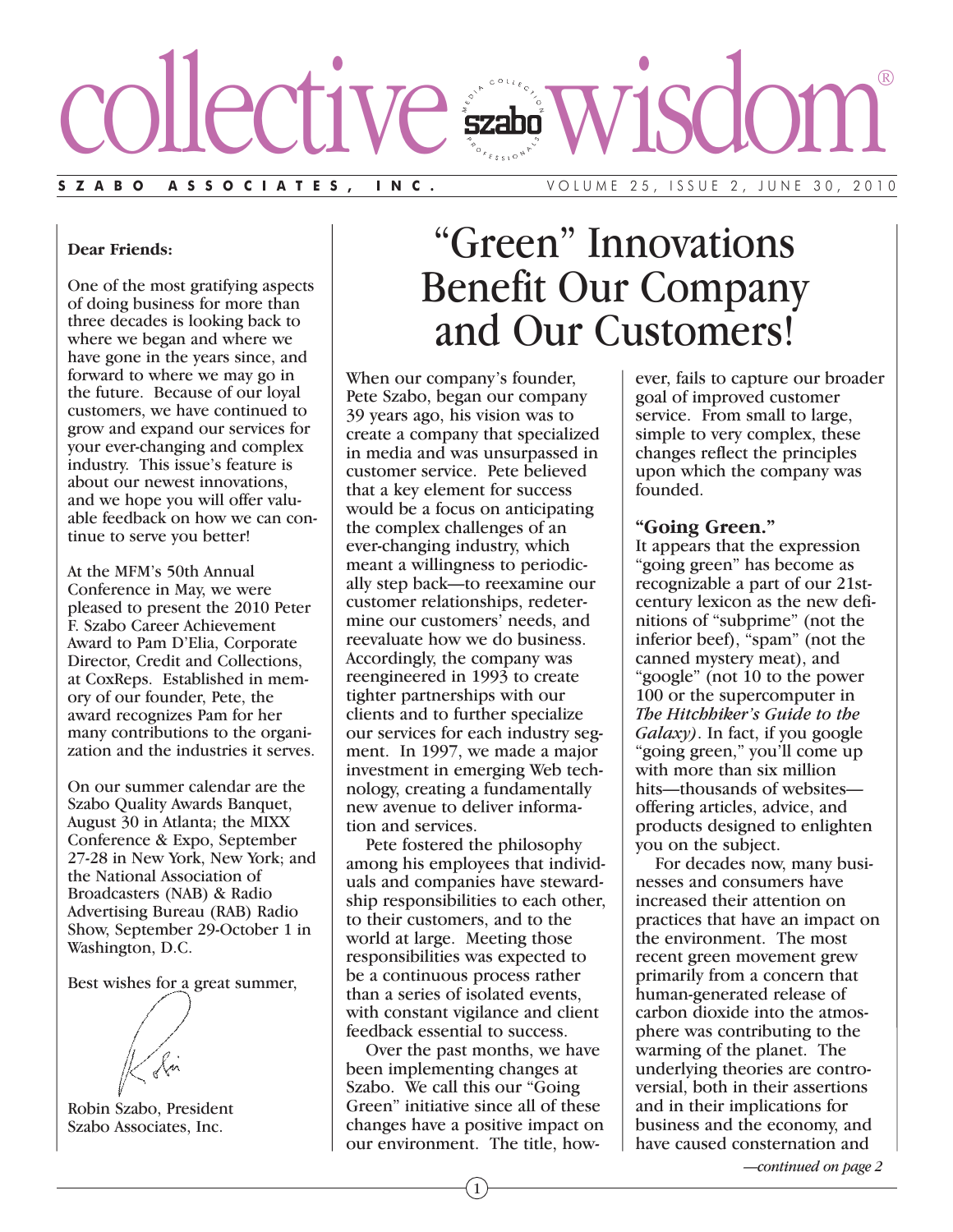# *"Green" Innovations—*

*—continued from page 1*

even resistance among many businesses. Even so, what most companies are willing to embrace is a broader notion of "going green," the idea that using resources more efficiently and maintaining a healthy work environment are simply good business.

We approached the challenge of going green with the stipulation that the changes we chose to implement not only would maintain the quality of our work life, productivity, and customer service, but also would offer opportunities to improve it. The "going green" of Szabo would involve wise investment in tools and practices that provided meaningful return.

*Energy*. Like most companies with computer systems and peripherals, our electricity use was high, with our older model devices gobbling up kilowatts like sharks in a feeding frenzy. By investing in new servers, monitors, and printers that employ energy saving technology, including optional energy saving settings and sleep modes, we reduced our electricity usage by a whopping 60%.

*Capacity.* Our system upgrade included additional processing speed, memory, and storage capacity, which allow us to perform new tasks as well as previously labor-intensive and paperconsuming tasks with greater efficiency. Our system accepts input from multiple origins, including faxes, emails, and scanners. New proprietary middleware and software were custom-developed for our Unix system to provide desktop document imaging and work flow solutions for electronic document access, review, delivery, and storage, thus eliminating unnecessary printing and paper filing. As one example, we are

now able to electronically extract segments of client-provided documents that are pertinent to their claim, where previously the task involved multiple printing and rescanning steps to create the file.

We have also increased our Internet "pipe" by an order of magnitude to accommodate a higher number of users with much improved performance.

*Supplies.* Significant opportunities to reduce, reuse, and recycle were found in the area of office supplies, especially paper. Reducing paper waste involved simple changes in practices as well as new work flow solutions, which had the added value of improving efficiency in intraoffice communications.

We opted to limit printing to only those items for which a hard copy was essential. For internal documents, we print in draft mode, in black and white as opposed to color. Toner cartridges are recycled and reused where possible. We placed recycling stations conveniently throughout the office for copy paper, boxes, magazines, and toner cartridges.

Company updates, benefit plans, handbooks, and other Szabo-generated internal records are provided online. Our new system archiving allows internal records and reports to be viewed, then stored electronically. Benefit enrollments, 401K, and insurance matters are handled online, and payroll checks are direct deposited.

We estimate that our recent system changes and practices have reduced paper usage at Szabo by 50%!

*The Air We Breathe.* Besides making for a more attractive work environment, did you know that indoor plants absorb indoor air pollution and increase oxygen? We breathe a little easier at Szabo, with additional strategically placed plants throughout our offices and in common areas.

The air quality outside, however, is another matter, as is the often unpredictable and always annoying driving experience to and from work. Atlanta's heavy commuter traffic is a force to be reckoned with, so we do our part by subsidizing employee use of mass transit, helping to reduce stress as well as carbon emissions.

# **Adding Value Through Our Website.**

While we believe that all our conservation efforts have been worthwhile on their own merits, we reserve our greatest enthusiasm for the innovation that adds the greatest value to our customers—our new enhancements to the Szabo website! Our clients can now receive paperless, electronic monthly invoicing and reporting as well as historical and current data on all their accounts. These new innovations offer our clients instant "snapshots" of information that not only allow you to monitor Szabo's activities and results on your behalf but also can help you uncover and analyze patterns in your customers' behavior as well as strengths and weaknesses in your organization's credit and collections efforts.

*Walking Through the Client Portal.* Our website's new client portal offers you secured access, by username and password, to information on all accounts placed with Szabo, past and present. Multiple security levels provide access to information according to the status of the viewer. For example, if a client has a number of decentralized properties, the corporate office will be able to access information on all properties while each property will have access only to its particular accounts. Our sort capabilities allow you to view accounts in a variety of ways—all, active, closed, or by date range—with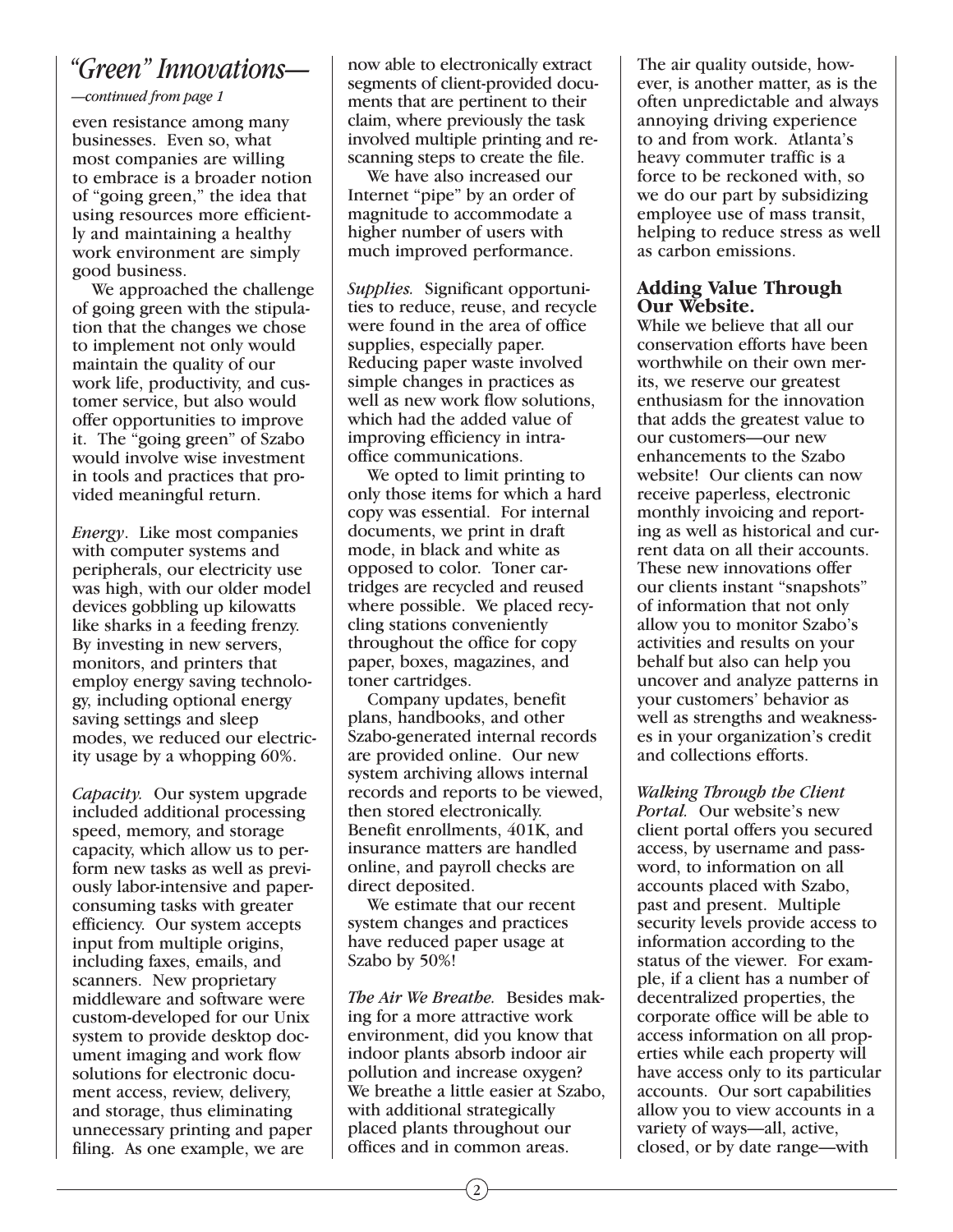expanded views of transactions, historical status, and real-time status of active accounts.

Once you have "walked through" the portal, the first page you see asks, "What would you like to do?" Seven options are available: view invoices and reports, view my accounts, change my password, view Szabo newsletters, view sample forms, file a claim, and contact Szabo.

*Invoices and Reports.* If you click on "Invoices and Reports," you can choose to view all of your Szabo invoices or monthly collection reports dating from January 2000. The "Invoice" option will take you to copies of all your monthly invoices, arranged in descending order by year. A "Pay Now" option will allow you the convenience of paying an invoice via ACH.

"Collection Reports" will show you all monthly status reports, arranged by year. The reports include names of all accounts placed with Szabo, with beginning monthly balances, addition and subtraction amounts, monies collected, write off/litigation amounts, and current balances. Also included are notes from your Szabo account representative describing the month's activities and status on each account. For example, the note may state, "We have collected a partial payment from the debtor this month. We are making every effort to collect the remaining balance by the end of next month."

*Accounts.* By clicking on "Accounts," you can access historical and current data on all your accounts, dating from 1979 to the present. The number of viewing options, listed in order of most clients' preferences, accommodate analysis on many levels. The first option you have is to view "Active Accounts"; second is "Closed Accounts"; third is "All Accounts." If you wish to limit your view to a specific time period, you may then choose a "Date Range," in which you enter the starting and ending months, days, and years of the accounts you wish to view. Each view will list accounts alphabetically with the associated Szabo Claim Number, Client Account Number (optional, client-provided), Secondary

3



"It's Mr. Whitacker, Boss. I think he's been watching too much sci-fi. He wants to know, if he goes through our website's 'client portal,' what if he can't find his way back home?"

Client Name (client-provided for multiple properties), Debtor Name, Claim Received (date received by Szabo), Beginning Amount, Current Balance, and Status and Transactions.

"Status and Transactions" will indicate whether an "Active Account" is in "Active Collection" or "Active Litigation"; "Closed Accounts" will be listed as "Collected," "Paid Litigation" (litigated and paid with balance of zero), "Delete Litigation" (litigation initiated, then dropped by the client), "Write Off Litigation" (litigation initiated, litigated amount written off because of uncollected judgment, etc.), or "Write Off" (written off with no litigation); and "All Accounts" will include all of these designations. By then clicking on either the "Debtor Name" or "Status and Transactions," you will be able to view the date, description, and amount of every transaction that led to the current balance as well as notes regarding the status of the account. For example, the status of an account in active litigation may be, "In an effort to collect your judgment, the attorney has issued a garnishment on the debtor's bank account. The bank is being served with this notice and on receipt of the bank's response we will advise."

*Claim Filing.* The Szabo website allows you to fill out a convenient form to securely file a claim online. The principle benefit of online filing is, of course, its immediacy. The online form is easy to navigate and complete, and Szabo submits timely confirmation and a copy of the claim to you by email.

# *General Information.*

Additional choices available through the client portal are "Szabo Newsletters," archived back to our first publication date of "Collective Wisdom" in 1986 and available for viewing in their original format; "Sample